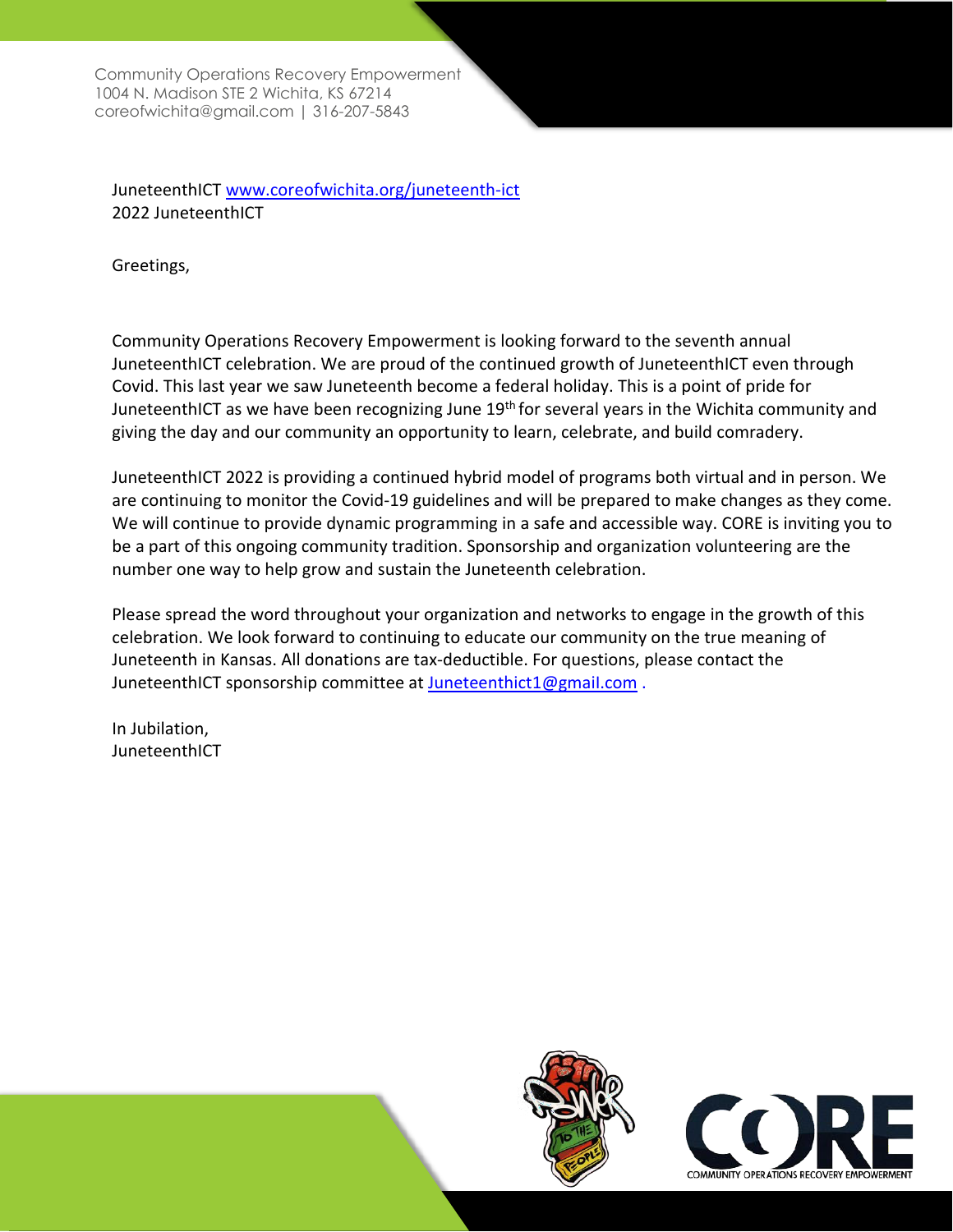Community Operations Recovery Empowerment 1004 N. Madison STE 2 Wichita, KS 67214 [coreofwichita@gmail.com |](mailto:coreofwichita@gmail.com) 316-207-5843

# **JuneteenthICT Organization Named Sponsorships**

❖ 2<sup>nd</sup> Annual Carl Brewer Cook-off

### o *Presenters Package-\$1,000*

Company name and logo on all printed/electronic/broadcast media, social media *e.g. 2022 Carl Brewer "Cook-off" PRESENTED by...*

Prime placement of company logo JuneteenthICT on:

- Mainstage during the duration of the "cook-off" event
- Judges tables, tasting chip locations, and "peoples choice locations"
- 10 JuneteenthICT armbands

Recognition at event by emcee with an opportunity to speak on Mainstage during the awards ceremony. Marketing/advertisement booth at JuneteenthICT event (one table and two chairs included)

### o **The Cook Package - \$500**

Company name and logo on all printed/electronic/broadcast media, social media Company logo in the cook off area:

- o Judges tables, tasting chip locations, and "peoples choice locations" Recognition at event by the emcee with an opportunity to speak on Mainstage during the awards ceremony.
- o 5 JuneteenthICT armbands

### o **The Grill Package - \$350**

Recognition at event by emcee/Opportunity to speak on Mainstage during the awards ceremony. Company logo on judges tables, tasting chip locations, and "peoples choice locations.